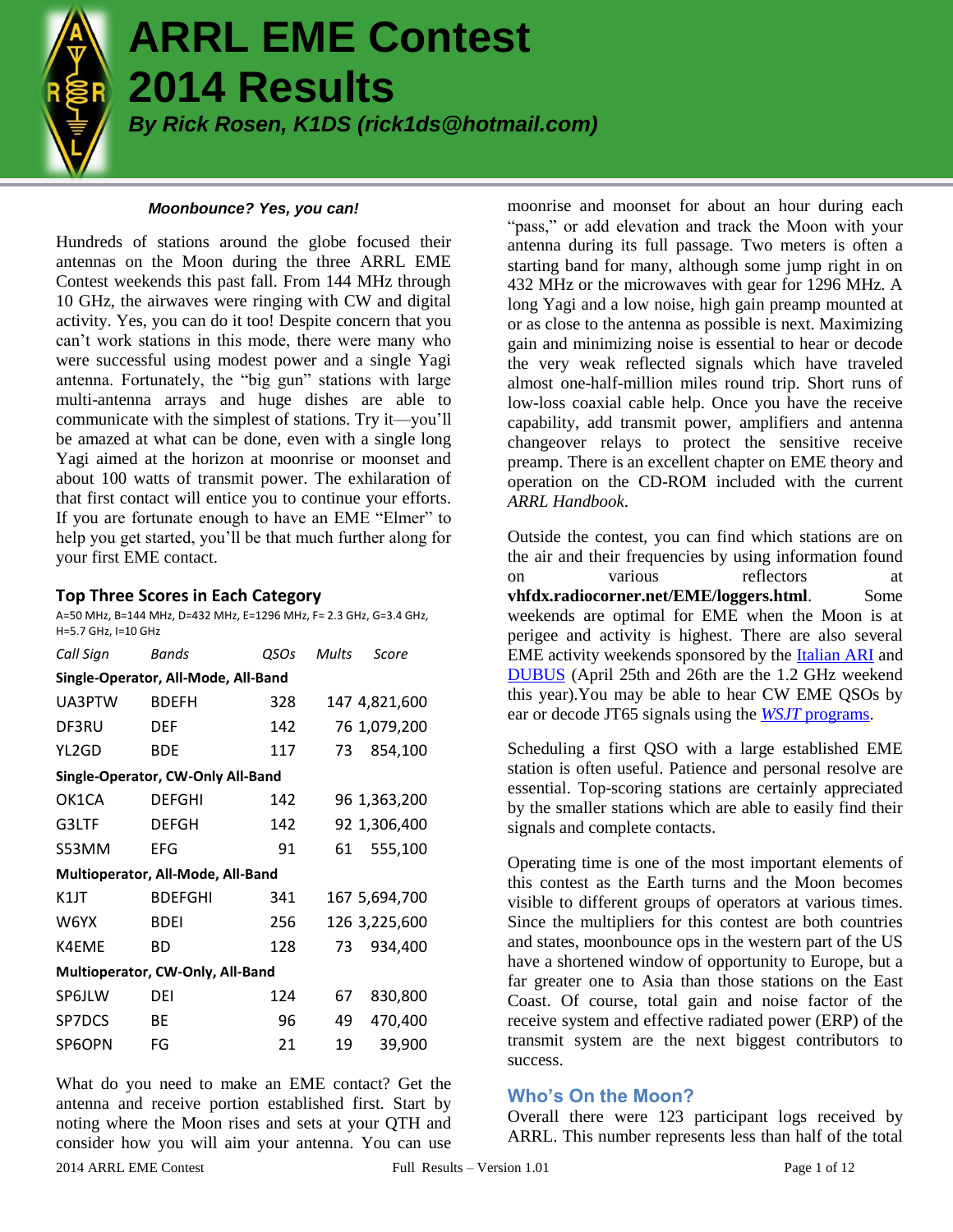participants, as Alex, RU1AA, had 239 QSOs on 144 MHz alone! Activity this year was slightly greater for the digital modes, with a reported 4,370 contacts while CW numbers included 3,045 contacts. The first weekend of the contest had activity focused on bands 2.3 GHz and up. The second and third weekends of the contest opened up activity on the 50 MHz through the 1.2 GHz bands. The 144 MHz band was hopping with digital activity and a modest amount of CW also. Many stations took advantage of using the MAP65 software from Joe Taylor's *WSJT* programs to enhance their ability to rapidly find and work digital contacts. With EME path losses far lower on 144 MHz than 1296 MHz, one might think that the greatest activity focus was on the lower band. However, the results from the submitted logs show that there were more QSOs on the higher band: 3,401 as compared to 3,003.

Seventeen percent of the entries, 21 out of 123, were from the United States. The other 83 percent were DX participants from every corner of the world, including the Åland Islands (OHØ), activated this year by the Mike  $\&$ Monica portable team, DL1YMK. Typhoon winds brushed the coast of Japan, causing some of the JA operators to anchor their dishes for parts of the first activity weekend. Mr. Murphy was making his rounds as many reported cable, connector and relay problems — EME stations have a lot of connected parts, both stationary and moving. Although some of the entrants from last year's EME contest were missing from this year's log submissions, the total submitted log count was up 5 percent.

The 2015 ARRL EME contest weekends are scheduled for September 5-6 for 2.3 GHz and up followed by October 31-Nov 1 and Nov 28-29 for 50 MHz through 1296 MHz. Check out the calls of EME contest participants to find an "Elmer" near you. There are also moonbounce reflectors for discussion of technical and operating issues at **moon@moonbounce.info** and **moonnet@mailman.pe1itr.com**. The excitement of EME operation will grab you. Get started now. Yes, you can!

#### **The 2014 EME Contest - by Matej OK1TEH**

I've been working EME with my small antennas (DK7ZB's design) on 2 meters (10-el) and 70 cm (23-el) since April 2005. (The antennas are shown in the photograph at right.) It's quite difficult to work EME from my QTH in Prague because it's situated on the hill with good view to downtown so I'm getting very big amount of city noise. Because of that noise I'm not able to effectively use the Moon below some 15 degrees of elevation and due to my QTH in city I'm not able to use any advantage of ground gain. Another problem is a

nearby tower with FM broadcast on 3 meters and DVB-T broadcast on UHF, which is especially bad during my moonset period when I'm looking for W6 stations. As the result I use a cavity band-pass filter. Despite of my small antennas and local problems with noise and interference, my current overall results on EME are 436 EME initials + 107 DXCC on 2 meters (27 CW/SSB only) and 95 initials on 70 cm (27 CW/SSB only). I'm occasionally active on 23 cm with a small 1 meter WiFi dish, primarily used for tropo operation. With 400 W at the LP feed, I have worked 15 initials for the fun (2x in CW). As I'm the age of 31, I don't have so much free time for EME activities, but that could be partially solved by sleepless nights!

For the 2014 ARRL EME contest, I was active on the second and third weekends, focused on my favorite band—70 cm. I like CW as well as JT65, and if it's possible, I prefer to first try the contact in CW because it's more fun. I use a modified FT847 with separate RX/TX ports, homebrew 800 W SSPA made by my dad, Vladimir, OK1VPZ. With feed line attenuation, I measure 600 W at the dipole of my 23-el DK7DB 5.7 meter long Yagi. For RX I use a CZX3500 relay and a 0.4 dB nF LNA using an ATF54143 device (made by OK1VPZ). More info about some of my equipment is online at: **www.ok2kkw.com/qro\_en.htm**.



Four days before the contest I worked my first ever 1 Yagi to 1 Yagi 70 cm EME contact with Z21EME. Degradation was still fine, so I was looking forward to the contest weekend. During the first leg I was very happy with excellent propagation and activity, especially during the Saturday morning of November 8th with perfect conditions to the US. The strongest stations from the US were K3MF and K4EME. I was hearing and decoding them every time when I tuned the band. The strongest stations from Europe were HB9Q, DL7APV and OH2PO. As I suffer from many birdies on this band,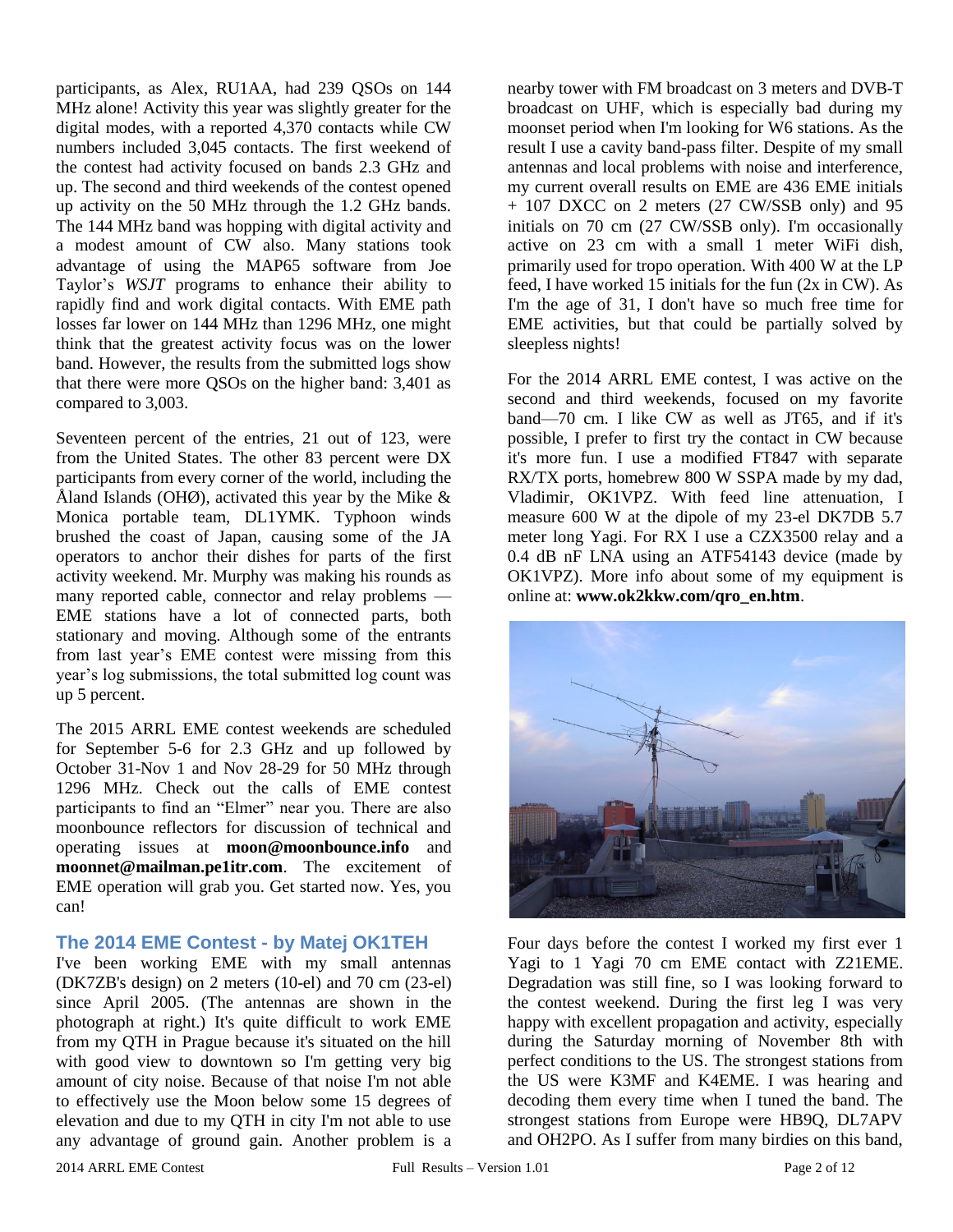I don't use MAP65 and an SDR. I use my SSB filter bandwidth and *SpecJT* capability to search for JT65 stations randomly by tuning my FT847 between 432.050 - 432.100 MHz with about 2 kHz steps every 2 minutes.

My final results included 18 QSOs for 25,200 points in the 432 All-mode category. Two contacts were completed in CW with Franta, OK1CA, and Jan, DL9KR. You can listen to Jan's signal during our QSO at **ok1teh.nagano.cz/eme/dl9kr\_70cm061214cq.mp3**. I heard and decoded 10 more stations and I worked a few contacts on 2 meters also, just for give points to others. I was especially happy to contact K1JT and HB9Q on both bands and W6YX.

Final thoughts: If you are thinking about the sense of EME operation with a single Yagi, even from the noisy city, the answer is: TRY IT, IT'S FUN, BUT SOME PATIENCE IS REQUIRED!

Some basic info for EME beginners can be found at:

- **dl7apv.darc.de/start/start.htm**
- **www.ok2kkw.com/next/dj3jj\_70cm2010.htm**
- **www.yu7ef.com/ef0210lt\_dubus.htm**
- **ok1teh.nagano.cz & ok2kkw.com**

## **The EME Contest from Stanford by W6YX**

The Stanford Amateur Radio Club worked harder than ever to prepare for the 2014 ARRL EME contest. Our EME team grew larger than ever, and our scores were higher than ever. W6YX (see photo at right) entered as a Multioperator, Multi-band team on 10368 MHz, 1296 MHz, 432 MHz and 144 MHz. It was a rewarding challenge to design, build, and operate four stations, optimized well enough to use the surface of the Moon as a passive reflector to communicate with others on Earth. We heard digital modes, Morse code, and even human voices bouncing off of the Moon!

Team participation was the highest ever with K2YY, KG4UHM, KJ6SDF, AD6FP, W6TCP, K6KLY, KG6NUB, AA6XV, W6LD, KJ6JEX, and DL6DR making radio contacts. Several team members including AG6MZ, KJ4QKA, and AA6IW could not operate, but notably contributed to design and station building.

At W6YX, we effectively utilized software defined radios on all bands with *Linrad* as our prime software, and *MAP65* as our wide-band JT65 (digital) signal decoder.

Compared to most other entrants, being located on the California Pacific coast gives us less mutual Moon time with Europe, where the bulk of the EME stations are

located. Relative to a station on the Eastern USA shore, we have 3 hours less Moon time with Europe per pass. Although this 18-hour deficit across all three contest weekends is challenging to overcome, we don't feel we have the right to complain compared to our friends in the southern hemisphere, far north, or over the Pacific. Nevertheless, time is of the essence for us, and we welcome the challenge, as it forces us to work harder, innovate, and stay awake longer to score competitively. Effective use of software defined radio was critical to make the most of our European window, whether we operated a large or small station on the band.

Photo by Lisa Ji, KK6SLO



**10368 MHz** - 10 contacts. We operated our new 4.6 meter dish (seen in the photo above) making its first full contest weekend debut as can be seen in this [video.](http://stanford.edu/~rmoffatt/W6YX/3cm_Contest_Photos/Timelapse.mp4) The 290 dB path loss to the moon and back at 10 GHz is quite challenging to overcome. AA6IW and KD6BPP have been very generous with their resources and contributions to build this station. We've had everyone from freshman and recently licensed students to senior Silicon Valley engineers help with this project. The station is still far from optimized. Initial draft calculations show a substantial 5 dB improvement is obtainable.

**1296 MHz** - 95 contacts made with our 8 meter dish. From what we can tell, this score could be an all-time record for a non-European/Russian 1296 MHz station in the ARRL EME contest. We ran *Linrad* on CW, while simultaneously feeding *MAP65* for digital decoding. The homebrew amplifier built earlier this year worked excellently. *Linrad* proved to be very popular, especially with our Morse code operators. Virtually all of our contacts were made using a software defined radio as the receiver. The joy of operating random CW has been elevated, and the days of laboriously tuning up and down the band have been permanently replaced with point-andclick efficiency.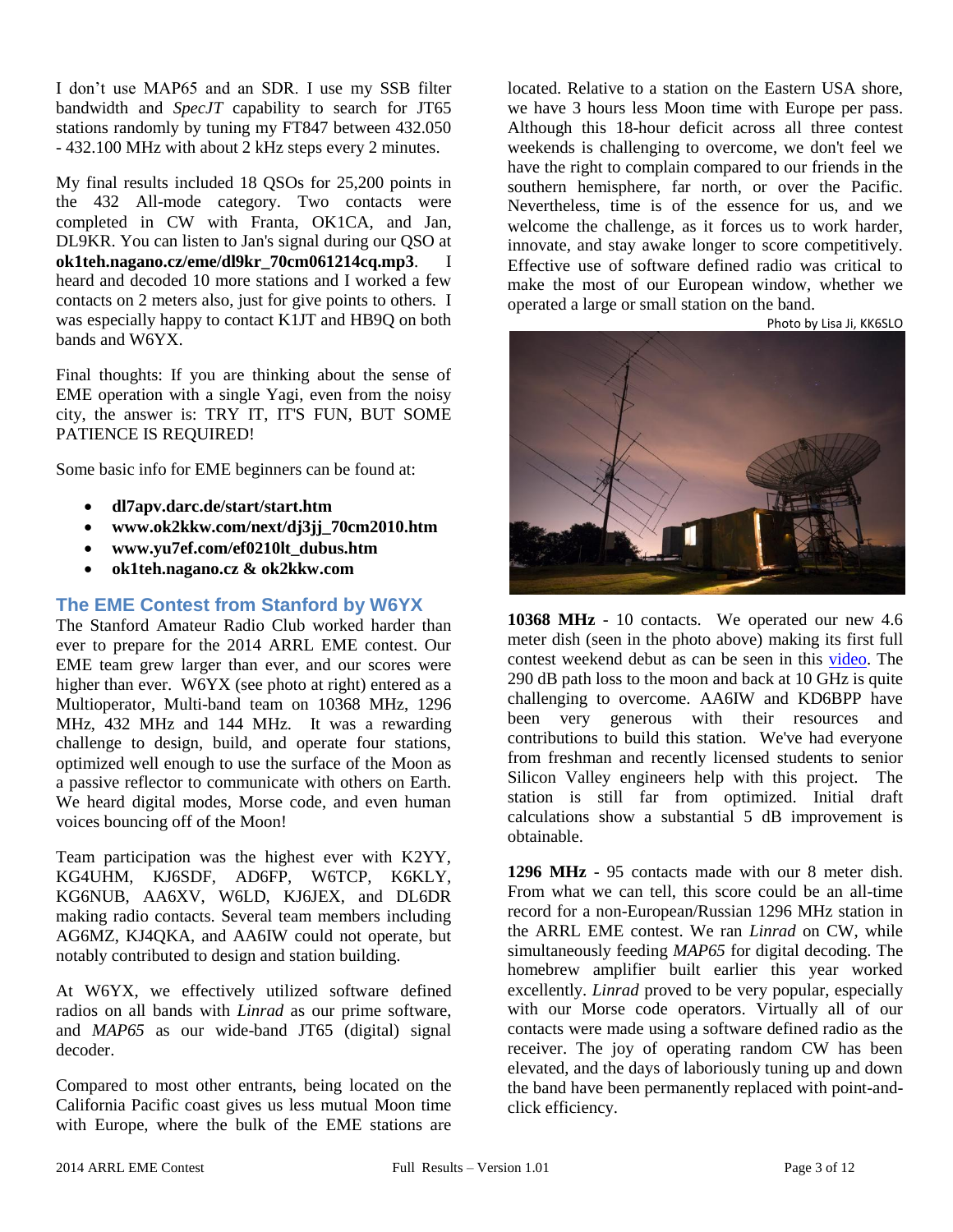The final weekend of the contest resulted in a setback. Around midnight, while the Moon was rising for Japan, our azimuth drive motor stopped working. Given the late hour and the stormy conditions, most would have given up for the night, but giving up is inconsistent with W6YX's reputation in radio contesting. A valiant effort by AD6FP, K2YY and KG6NUB resulted in the heavy azimuth motor being removed, temporarily repaired, and reassembled — all in the late-night rain! By  $2$  AM we were on the air again with soggy operators making contacts!

**432 MHz** - 15 contacts made, exceeding our expectations for a temporary and far-from-optimized station. Mike Staal's (K6MYC, founder of M2 Antennas) generosity and contributions were essential to our success. Four of his 12 element Yagi antennas were temporarily attached to our satellite array. This basic station performed surprisingly well and was very fun to operate.

**144 MHz** - 136 contacts made. Past observers have noted for several years that W6YX has used only a single Yagi on this band, even though our score was competitive with many four-Yagi stations. Last year, our big contest upgrade project was extending our 1296 MHz dish from 6 to 8 meter diameter in about a week.

This year we got considerably more ambitious. Thanks to the generous contributions of Gary Lauterbach, AD6FP, four dual-polarity Yagis arrived on October 24th with the second weekend of the contest just two weeks away! There was a tremendous rush to get this station built in time. Two weeks of non-stop designing, welding, wrenching, drilling and soldering ensued. A considerable amount of time was invested by AD6FP to build a topperforming station in short order.

To meet our deadline, we spent most days working from the morning until midnight or later, and at one point, we even had a team member on a bucket truck, working with a dedicated ground support crew, from 10 AM until 3 AM the following day. Our new 144 MHz station became operational for the first time just minutes after moonrise on November 8th. The station was functional from the start, a testament to the hard work and sound engineering invested into the project.

Making hundreds of random moonbounce contacts across four different frequency bands required a balanced mixture of electrical engineering, computer science, mechanical engineering, and team work. Diversity was key to our success. We greatly benefited from having operators with decades of Morse code operating experience and keen ears, as well as having team members who grew up with the Internet and were

intrinsically adept with software defined radios and digital modes. Thank you to everyone who participated in, contributed to, or supported this event. Your design input, lab access, manual labor, and station operation were invaluable. See you in 2015, as we're already busy putting ambitious projects on the drawing board.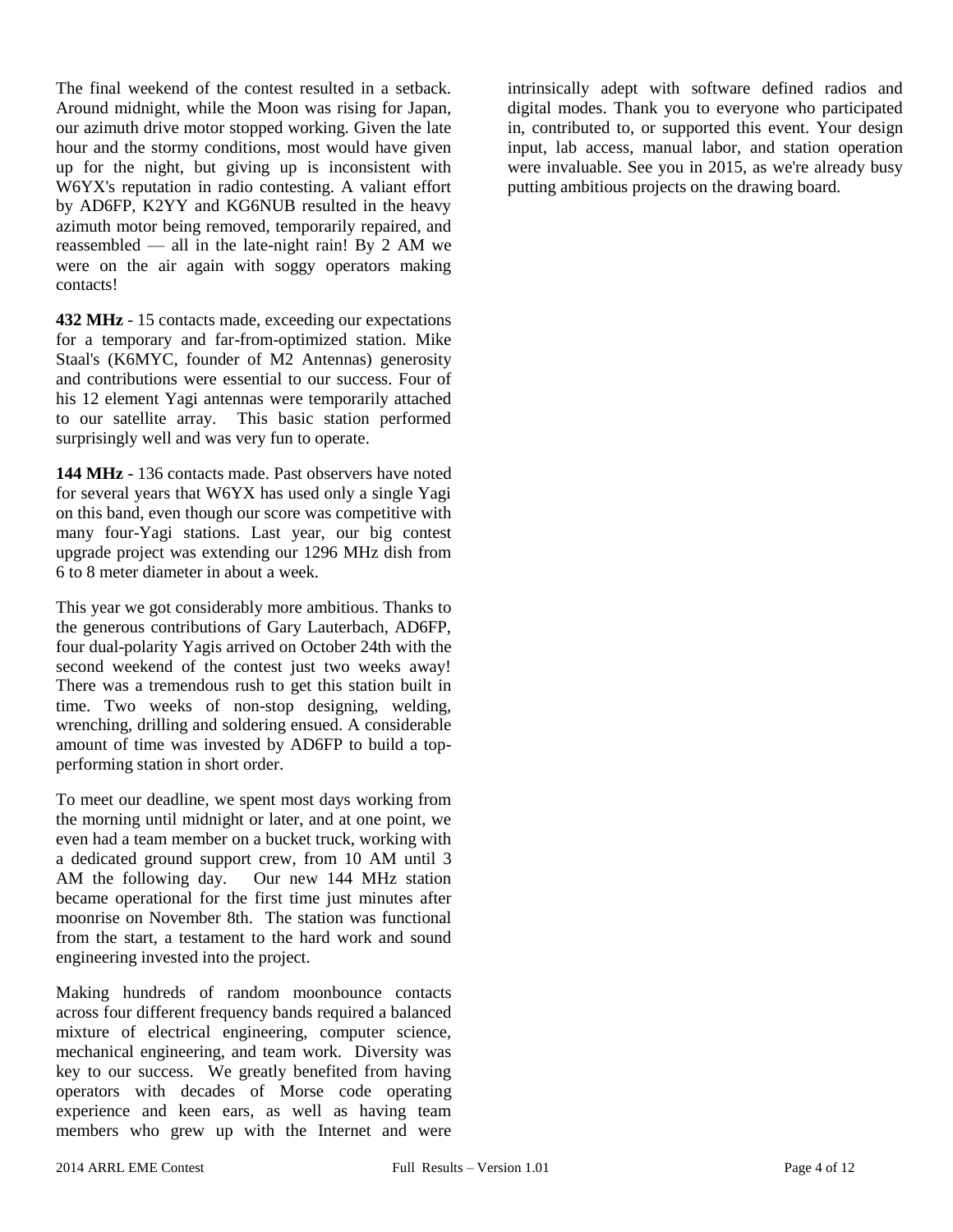## **Complete Scores by Category**

*Bands A=50 MHz B=144 MHz D=432 MHz E=1.2 GHz F=2.3 GHz G=3.4 GHz H=5.7 GHz I=10 GHz*

| <b>Call Sign</b>          | <b>Bands Used</b>      | QSOS   | <b>Mults</b> | <b>Score</b> | <b>Multioperator Call Signs</b> |
|---------------------------|------------------------|--------|--------------|--------------|---------------------------------|
| Single-Operator, All-Mode |                        |        |              |              |                                 |
| UA3PTW                    | <b>BDEFH</b>           | 328    | 147          | 4,821,600    |                                 |
| RU1AA                     | B                      | 239    | 76           | 1,816,400    |                                 |
| <b>YTØEME</b>             | B                      | 236    | 73           | 1,722,800    |                                 |
| OK1DIX                    | B                      | 209    | 73           | 1,525,700    |                                 |
| DF3RU                     | <b>DEF</b>             | 142    | 76           | 1,079,200    |                                 |
| YL2GD                     | <b>BDE</b>             | 117    | 73           | 854,100      |                                 |
| K3RWR                     | B                      | 143    | 59           | 843,700      |                                 |
| HG1W                      | B                      | 136    | 58           | 788,800      |                                 |
| SM4GGC                    | B                      | 126    | 56           | 705,600      |                                 |
| UR3EE                     | B                      | 121    | 57           | 689,700      |                                 |
| OK2DL                     | E                      | 131    | 47           | 615,700      |                                 |
| OK1DFC                    | E                      | 122    | 46           | 561,200      |                                 |
| ON5TA                     | EF                     | 99     | 49           | 485,100      |                                 |
| UA4HTS                    | $\mathsf{E}\mathsf{I}$ | 99     | 49           | 485,100      |                                 |
| YL2AJ                     | B                      | 85     | 49           | 416,500      |                                 |
| JA6AHB                    | DE                     | 85     | 44           | 374,000      |                                 |
| IK3COJ                    | E                      | $90\,$ | 37           | 333,000      |                                 |
| PA3FXB                    | E                      | 85     | 37           | 314,500      |                                 |
| RA3AUB                    | E                      | 84     | 32           | 268,800      |                                 |
| LZ1DX                     | D                      | 73     | 36           | 262,800      |                                 |
| RX3A                      | B                      | 50     | 42           | 210,000      |                                 |
| SP1JNY                    | <b>BD</b>              | 49     | 39           | 191,100      |                                 |
| LZ1DP                     | B                      | 53     | 33           | 174,900      |                                 |
| <b>KAØRYT</b>             | B                      | 48     | 34           | 163,200      |                                 |
| UY2QQ                     | B                      | 51     | 31           | 158,100      |                                 |
| UW7LL/A                   | B                      | 53     | 28           | 148,400      |                                 |
| RZ6DD                     | B                      | 51     | 29           | 147,900      |                                 |
| YO5BIN                    | B                      | 46     | 32           | 147,200      |                                 |
| KL7UW                     | $\sf B$                | 49     | 30           | 147,000      |                                 |
| <b>I5YDI</b>              | E                      | 56     | 25           | 140,000      |                                 |
| LZ1VPV                    | $\sf B$                | 49     | 28           | 137,200      |                                 |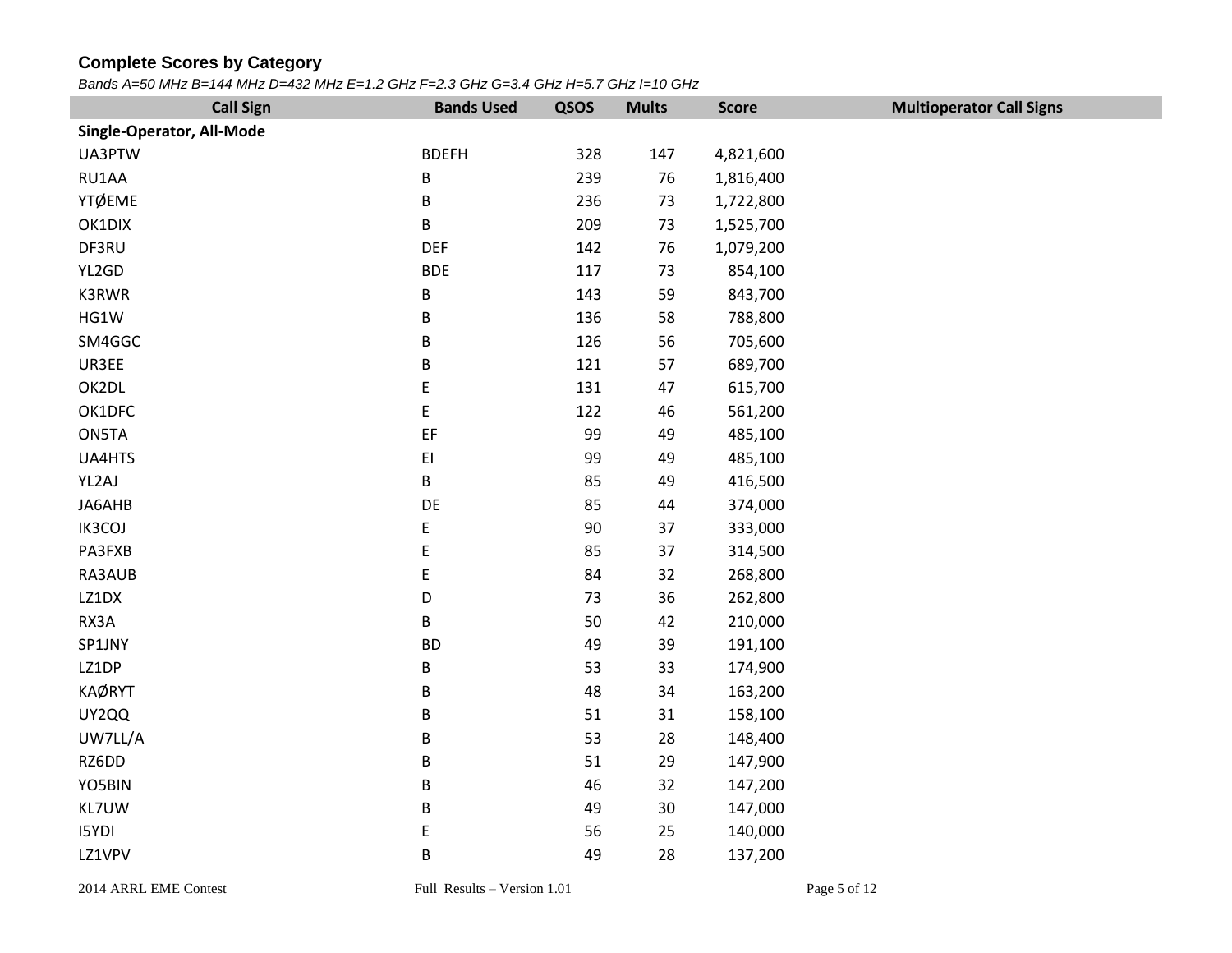| OK2ULQ        | E           | 47             | 28     | 131,600 |
|---------------|-------------|----------------|--------|---------|
| VK4CDI        | <b>BDEG</b> | 41             | 31     | 127,100 |
| SQ7D          | E           | 49             | 25     | 122,500 |
| RV3IG         | $\sf B$     | 37             | 30     | 111,000 |
| YO2BCT        | DI          | 46             | 24     | 110,400 |
| UA3MBJ        | B           | 36             | 26     | 93,600  |
| WDØE          | B           | 41             | 21     | 86,100  |
| K3MF          | D           | 37             | 23     | 85,100  |
| OK1YK         | E           | 39             | 20     | 78,000  |
| RA9LR         | $\sf B$     | 33             | 22     | 72,600  |
| RD3DA         | $\mathsf E$ | 35             | 20     | 70,000  |
| W7MEM         | <b>BDE</b>  | 27             | 24     | 64,800  |
| G4BRK         | E           | 32             | 18     | 57,600  |
| EA3UM         | E           | 32             | 18     | 57,600  |
| ES6FX         | E           | 34             | 16     | 54,400  |
| W3HMS         | E           | 30             | 18     | 54,000  |
| OK2POI        | D           | 25             | 20     | 50,000  |
| EA1RJ         | E           | 28             | 17     | 47,600  |
| DL2FCN        | $\sf B$     | 28             | 16     | 44,800  |
| <b>UXØFF</b>  | B           | 21             | 18     | 37,800  |
| OK1TEH        | D           | 18             | 14     | 25,200  |
| R7CK/6        | E           | 19             | 12     | 22,800  |
| KG7P          | $\sf B$     | 17             | 13     | 22,100  |
| US7GY         | B           | 16             | 13     | 20,800  |
| KD7UO         | B           | 17             | 12     | 20,400  |
| SM6FHZ        | Н           | 15             | 12     | 18,000  |
| RV3YM         | $\sf B$     | 13             | 11     | 14,300  |
| <b>UAØLW</b>  | $\sf B$     | 13             | $10\,$ | 13,000  |
| <b>RWØLDF</b> | E           | 13             | 9      | 11,700  |
| PA5MS         | $\sf B$     | 11             | 10     | 11,000  |
| AI5I          | $\sf B$     | 12             | 8      | 9,600   |
| KC6ZWT        | $\sf B$     | 11             | 8      | 8,800   |
| YL3AEV        | E           | 9              | 7      | 6,300   |
| OH3LWP        | E           | $\overline{7}$ | 6      | 4,200   |
| K8DIO         | $\sf B$     | 6              | 6      | 3,600   |
|               |             |                |        |         |

2014 ARRL EME Contest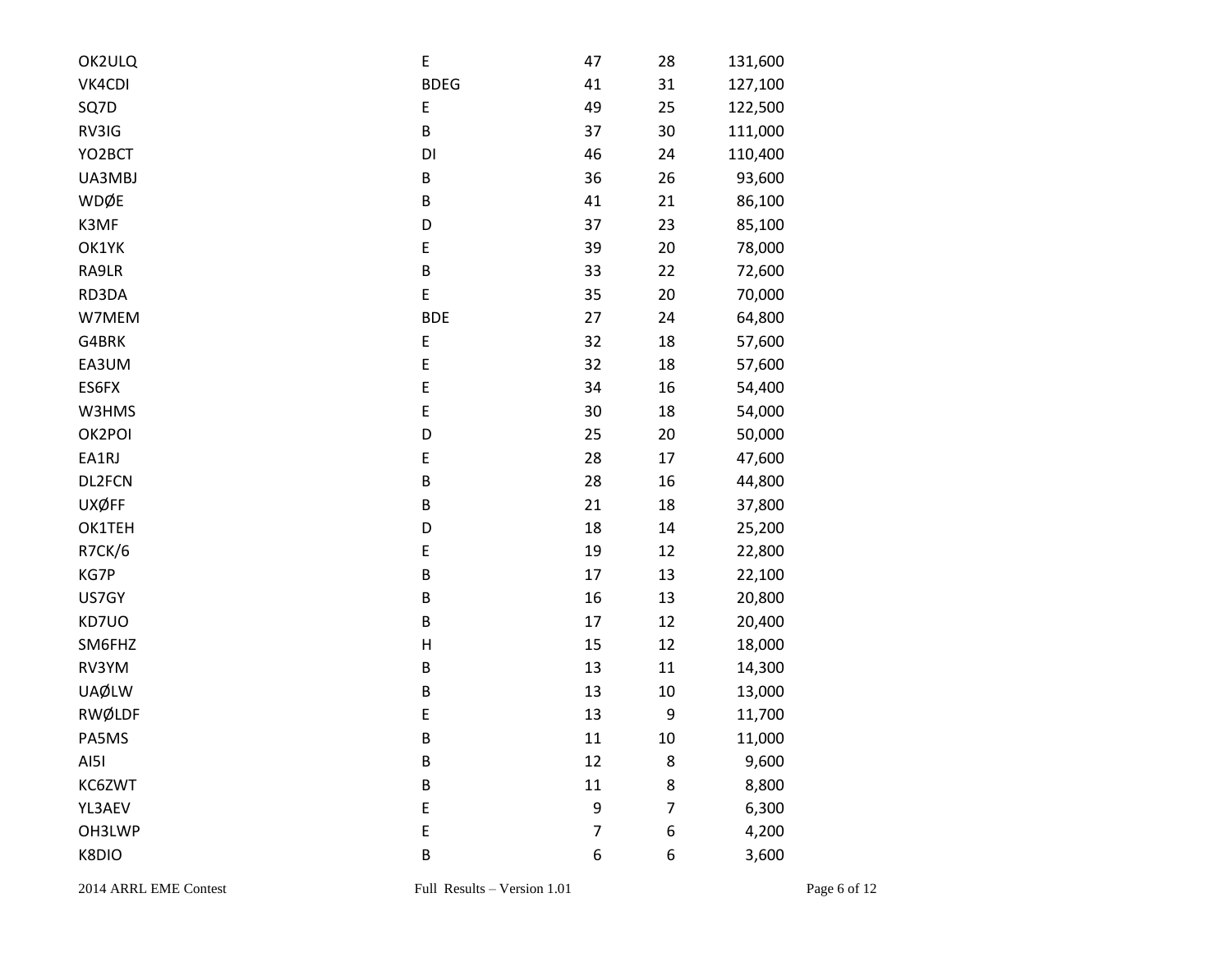| R4YM                     | E             | 8              | 4              | 3,200     |
|--------------------------|---------------|----------------|----------------|-----------|
| HG5BMU                   | $\sf B$       | 6              | 4              | 2,400     |
| LI7DHA                   | $\sf B$       | 4              | 4              | 1,600     |
| SP5GDM                   | E             | 3              | $\overline{2}$ | 600       |
| KA1GT                    | D             | $\overline{2}$ | $\overline{2}$ | 400       |
| Single-Operator, CW-Only |               |                |                |           |
| OK1CA                    | <b>DEFGHI</b> | 142            | 96             | 1,363,200 |
| G3LTF                    | <b>DEFGH</b>  | 142            | 92             | 1,306,400 |
| S53MM                    | EF            | 91             | 61             | 555,100   |
| OE5JFL                   | E             | 105            | 43             | 451,500   |
| I1NDP                    | E             | 102            | 44             | 448,800   |
| G4CCH                    | E             | 101            | 42             | 424,200   |
| WA6PY                    | <b>DEFGHI</b> | 76             | 55             | 418,000   |
| F5SE/P                   | E             | 87             | 42             | 365,400   |
| DL3EBJ                   | E             | 78             | 39             | 304,200   |
| OK1CS                    | E             | 80             | 38             | 304,000   |
| <b>I5MPK</b>             | E             | 77             | 35             | 269,500   |
| SP6ITF                   | E             | 72             | 35             | 252,000   |
| RA3EC                    | E             | 67             | 32             | 214,400   |
| SM3AKW                   | $\mathsf E$   | 59             | 29             | 171,100   |
| JA4BLC                   | EHI           | 53             | 30             | 159,000   |
| VE4SA                    | E             | 34             | 23             | 78,200    |
| I2FHW                    | D             | 28             | 21             | 58,800    |
| SP3XBO                   | BE            | 30             | 19             | 57,000    |
| OK1MS                    | B             | 28             | 20             | 56,000    |
| LZ2US                    | B             | 29             | 18             | 52,200    |
| OZ1HNE                   | B             | 28             | 18             | 50,400    |
| DG5CST                   | E             | 55             | 8              | 44,000    |
| DJ8FR                    | E             | 24             | 14             | 33,600    |
| YO2AMU                   | B             | 16             | 12             | 19,200    |
| IK1FJI                   | $\sf B$       | 15             | $11\,$         | 16,500    |
| DL8UCC                   | $\sf B$       | 13             | 11             | 14,300    |
| K1DS                     | E             | 13             | $11\,$         | 14,300    |
| JA4LJB                   | E             | 13             | $10\,$         | 13,000    |
| F6HLC                    | D             | $\overline{7}$ | 6              | 4,200     |
|                          |               |                |                |           |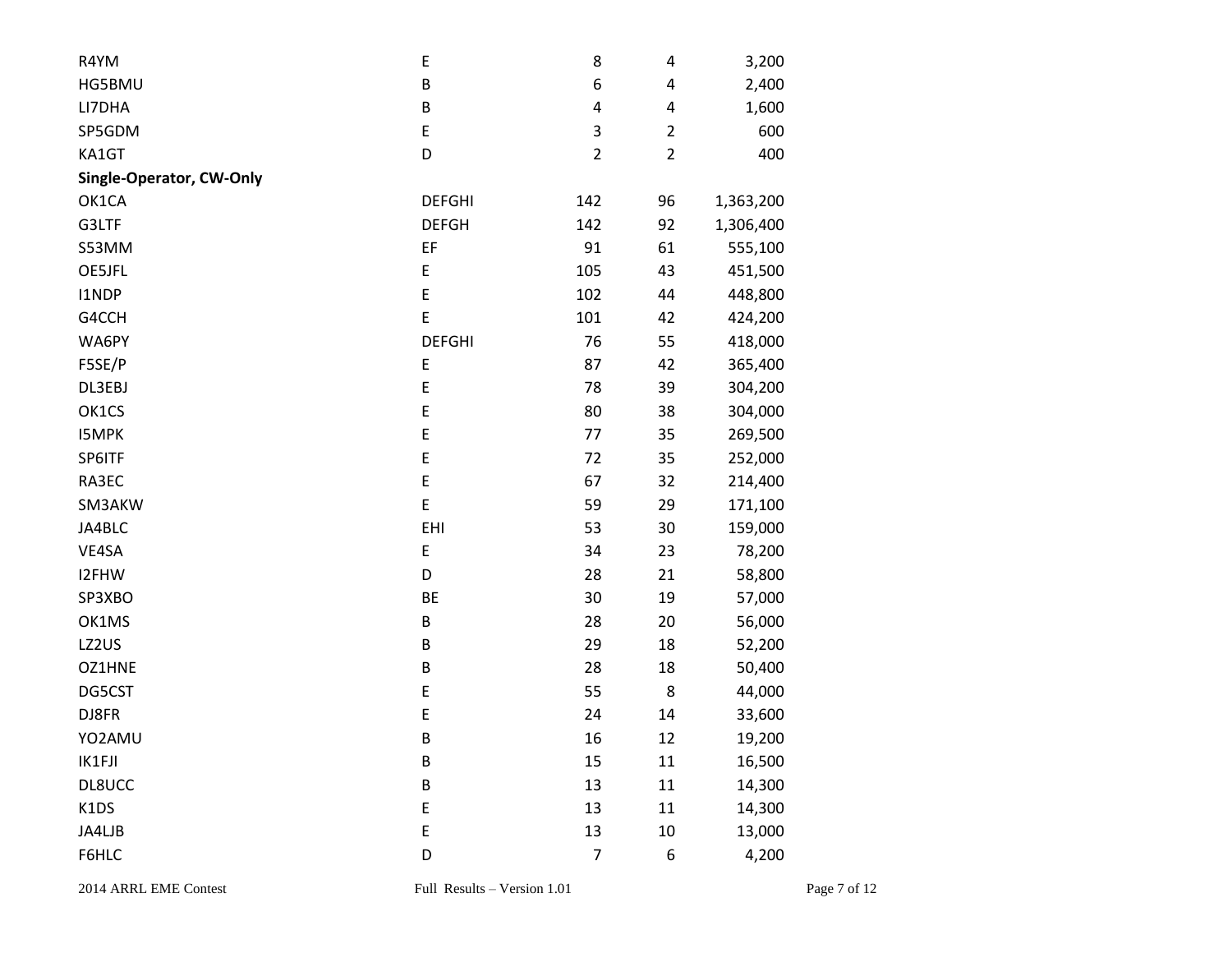| W8TXT                              | D              | 6   | 6   | 3,600     |                                                                                         |
|------------------------------------|----------------|-----|-----|-----------|-----------------------------------------------------------------------------------------|
| JA9BOH                             | D              | 4   | 4   | 1,600     |                                                                                         |
| <b>Multioperator, All Mode</b>     |                |     |     |           |                                                                                         |
| K1JT                               | <b>BDEFGHI</b> | 341 | 167 | 5,694,700 | (+AG6GR, AK2F, K2BMI, K2QM, K2TXB, K2UYH,<br>NE2U)                                      |
| W6YX                               | <b>BDEI</b>    | 256 | 126 | 3,225,600 | (K2YY, KG4UHM, KJ6SDF, AD6FP, W6TCP, K6KLY,<br>KG6NUB, AA6XV, W6LD, KJ6JEX, DL6DR, ops) |
| <b>IK5VLS</b>                      | E              | 60  | 25  | 1,500,000 | (+IK5AMB, IZ5DIY, IZ5OVP)                                                               |
| K4EME                              | <b>BD</b>      | 128 | 73  | 934,400   | (+AD4TJ, KR4V)                                                                          |
| LU1C                               | <b>BDE</b>     | 88  | 58  | 510,400   | (LU8ENU, LU1CGB, LU9DO, LU1AEE,ops)                                                     |
| OH <sub>2</sub> PO                 | D              | 72  | 32  | 230,400   | (+OH2BGR, OH2HYT, OH6DD)                                                                |
| VA7MM                              | E              | 63  | 29  | 182,700   | (VE7CMK, VE7CNF,ops)                                                                    |
| F6HEO                              | B              | 61  | 24  | 146,400   | (+FØEUI, F1UKQ, F5UNH)                                                                  |
| RN3DKE                             | E              | 43  | 24  | 103,200   | $(+RD3DA)$                                                                              |
| YL3CT                              | B              | 39  | 25  | 97,500    | (+YL2OW, YL2NX)                                                                         |
| UA4AAV                             | E              | 35  | 18  | 63,000    | $(+R4CR)$                                                                               |
| OK1KIR                             |                | 27  | 19  | 51,300    | (OK1DAI, OK1DAK, ops)                                                                   |
| <b>DLØEF</b>                       |                | 12  | 9   | 10,800    | (DK2KA, DJ5BV, ops)                                                                     |
| TM8B                               | H              | 13  | 8   | 10,400    | (F2CT, F3ME, F1GVU,ops)                                                                 |
| SQ6OPG                             | Н              | 7   | 7   | 4,900     | (+SP6OPN, SP6JLW)                                                                       |
| Multioperator, CW-Only             |                |     |     |           |                                                                                         |
| SP6JLW                             | EI             | 124 | 67  | 830,800   | (+SP6OPN, SQ6OPG)                                                                       |
| SP7DCS                             | BE             | 96  | 49  | 470,400   | $(+SP7MC)$                                                                              |
| 9A5AA                              | E              | 64  | 54  | 345,600   | $(+9A2WA)$                                                                              |
| SP6OPN                             | FG             | 21  | 19  | 39,900    | $(+SP6JLW)$                                                                             |
| W1AIM                              | E              | 24  | 15  | 36,000    | $(+W1GHZ)$                                                                              |
| ON5GS                              | E              | 24  | 14  | 33,600    | (+ON4IA, ON6NL, ON6LEO)                                                                 |
| WD5AGO                             | EF             | 19  | 17  | 32,300    | (+KF5SYP, KG5EWM, KG5EWO + ops)                                                         |
| Single-Operator, CW-Only, All Band |                |     |     |           |                                                                                         |
| OK1CA                              | <b>DEFGHI</b>  | 142 | 96  | 1,363,200 |                                                                                         |
| G3LTF                              | <b>DEFGH</b>   | 142 | 92  | 1,306,400 |                                                                                         |
| S53MM                              | EF             | 91  | 61  | 555,100   |                                                                                         |
| WA6PY                              | <b>DEFGHI</b>  | 76  | 55  | 418,000   |                                                                                         |
| JA4BLC                             | EHI            | 53  | 30  | 159,000   |                                                                                         |
| SP3XBO                             | BE             | 30  | 19  | 57,000    |                                                                                         |
|                                    |                |     |     |           |                                                                                         |

**Single-Operator, All-Mode, All Band**

2014 ARRL EME Contest Full Results – Version 1.01 Page 8 of 12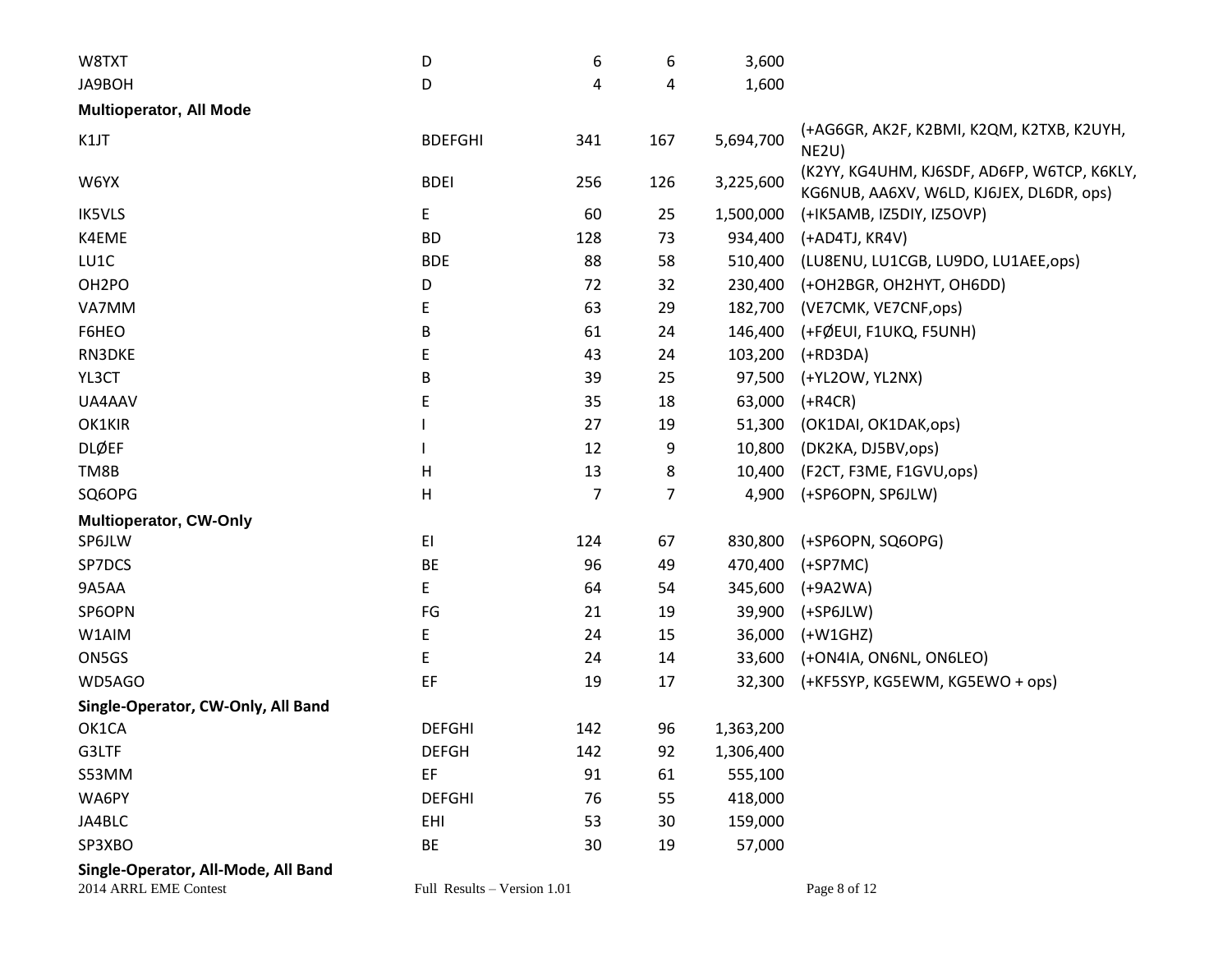| UA3PTW                             | <b>BDEFH</b> | 328 | 147 | 4,821,600 |
|------------------------------------|--------------|-----|-----|-----------|
| DF3RU                              | <b>DEF</b>   | 142 | 76  | 1,079,200 |
| YL2GD                              | <b>BDE</b>   | 117 | 73  | 854,100   |
| ON5TA                              | EF           | 99  | 49  | 485,100   |
| UA4HTS                             | EI           | 99  | 49  | 485,100   |
| JA6AHB                             | DE           | 85  | 44  | 374,000   |
| SP1JNY                             | <b>BD</b>    | 49  | 39  | 191,100   |
| VK4CDI                             | <b>BDEG</b>  | 41  | 31  | 127,100   |
| YO2BCT                             | L            | 46  | 24  | 110,400   |
| W7MEM                              | <b>BDE</b>   | 27  | 24  | 64,800    |
| Single-Operator, CW-Only 144 MHz   |              |     |     |           |
| OK1MS                              | B            | 28  | 20  | 56,000    |
| LZ2US                              | B            | 29  | 18  | 52,200    |
| OZ1HNE                             | B            | 28  | 18  | 50,400    |
| YO2AMU                             | B            | 16  | 12  | 19,200    |
| IK1FJI                             | B            | 15  | 11  | 16,500    |
| DL8UCC                             | B            | 13  | 11  | 14,300    |
| Single-Operator, All-Mode, 144 MHz |              |     |     |           |
| RU1AA                              | B            | 239 | 76  | 1,816,400 |
| YTØEME                             | B            | 236 | 73  | 1,722,800 |
| OK1DIX                             | B            | 209 | 73  | 1,525,700 |
| K3RWR                              | B            | 143 | 59  | 843,700   |
| HG1W                               | B            | 136 | 58  | 788,800   |
| SM4GGC                             | B            | 126 | 56  | 705,600   |
| UR3EE                              | B            | 121 | 57  | 689,700   |
| YL2AJ                              | B            | 85  | 49  | 416,500   |
| RX3A                               | B            | 50  | 42  | 210,000   |
| LZ1DP                              | B            | 53  | 33  | 174,900   |
| <b>KAØRYT</b>                      | B            | 48  | 34  | 163,200   |
| UY2QQ                              | B            | 51  | 31  | 158,100   |
| UW7LL/A                            | $\sf B$      | 53  | 28  | 148,400   |
| RZ6DD                              | $\sf B$      | 51  | 29  | 147,900   |
| YO5BIN                             | $\sf B$      | 46  | 32  | 147,200   |
| KL7UW                              | $\sf B$      | 49  | 30  | 147,000   |
| LZ1VPV                             | $\sf B$      | 49  | 28  | 137,200   |
|                                    |              |     |     |           |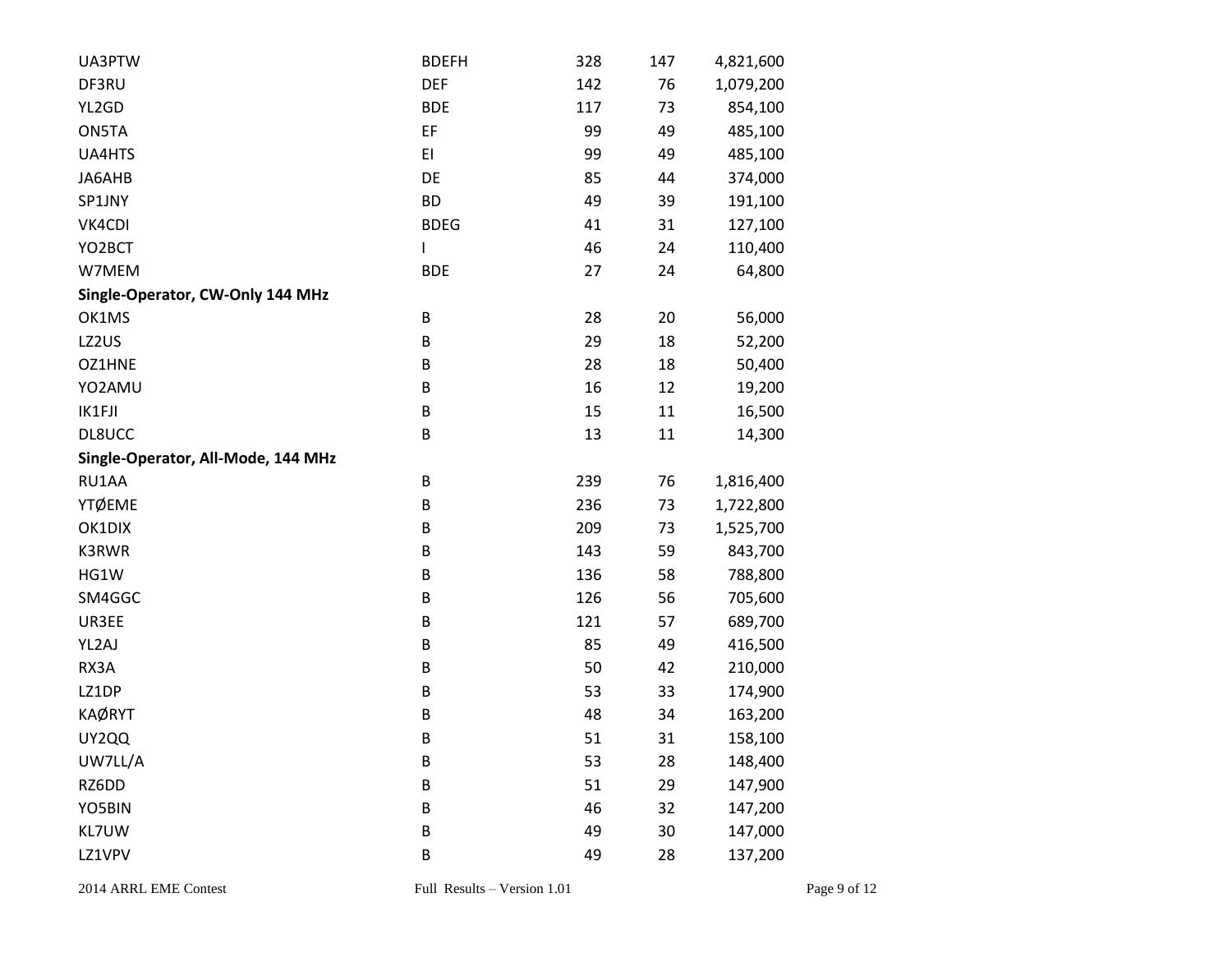| RV3IG                              | B       | 37             | 30             | 111,000 |
|------------------------------------|---------|----------------|----------------|---------|
| UA3MBJ                             | B       | 36             | 26             | 93,600  |
| WDØE                               | B       | 41             | 21             | 86,100  |
| RA9LR                              | B       | 33             | 22             | 72,600  |
| DL2FCN                             | B       | 28             | 16             | 44,800  |
| <b>UXØFF</b>                       | B       | 21             | 18             | 37,800  |
| KG7P                               | B       | 17             | 13             | 22,100  |
| US7GY                              | B       | 16             | 13             | 20,800  |
| KD7UO                              | B       | 17             | 12             | 20,400  |
| RV3YM                              | $\sf B$ | 13             | 11             | 14,300  |
| <b>UAØLW</b>                       | B       | 13             | 10             | 13,000  |
| PA5MS                              | B       | 11             | 10             | 11,000  |
| AI5I                               | B       | 12             | 8              | 9,600   |
| KC6ZWT                             | B       | 11             | 8              | 8,800   |
| K8DIO                              | B       | 6              | 6              | 3,600   |
| HG5BMU                             | $\sf B$ | 6              | 4              | 2,400   |
| LI7DHA                             | B       | 4              | 4              | 1,600   |
| Single-Operator, CW-Only, 432 MHz  |         |                |                |         |
| I2FHW                              | D       | 28             | 21             | 58,800  |
| F6HLC                              | D       | $\overline{7}$ | 6              | 4,200   |
| W8TXT                              | D       | 6              | 6              | 3,600   |
| JA9BOH                             | D       | 4              | 4              | 1,600   |
| Single-Operator, All-Mode, 432 MHz |         |                |                |         |
| LZ1DX                              | D       | 73             | 36             | 262,800 |
| K3MF                               | D       | 37             | 23             | 85,100  |
| OK2POI                             | D       | 25             | 20             | 50,000  |
| OK1TEH                             | D       | 18             | 14             | 25,200  |
| KA1GT                              | D       | $\overline{2}$ | $\overline{2}$ | 400     |
| Single-Operator, CW-Only, 1.2 GHz  |         |                |                |         |
| OE5JFL                             | E       | 105            | 43             | 451,500 |
| I1NDP                              | E       | 102            | 44             | 448,800 |
| G4CCH                              | E       | 101            | 42             | 424,200 |
| F5SE/P                             | E       | 87             | 42             | 365,400 |
| DL3EBJ                             | E       | 78             | 39             | 304,200 |
| OK1CS                              | E       | 80             | 38             | 304,000 |
|                                    |         |                |                |         |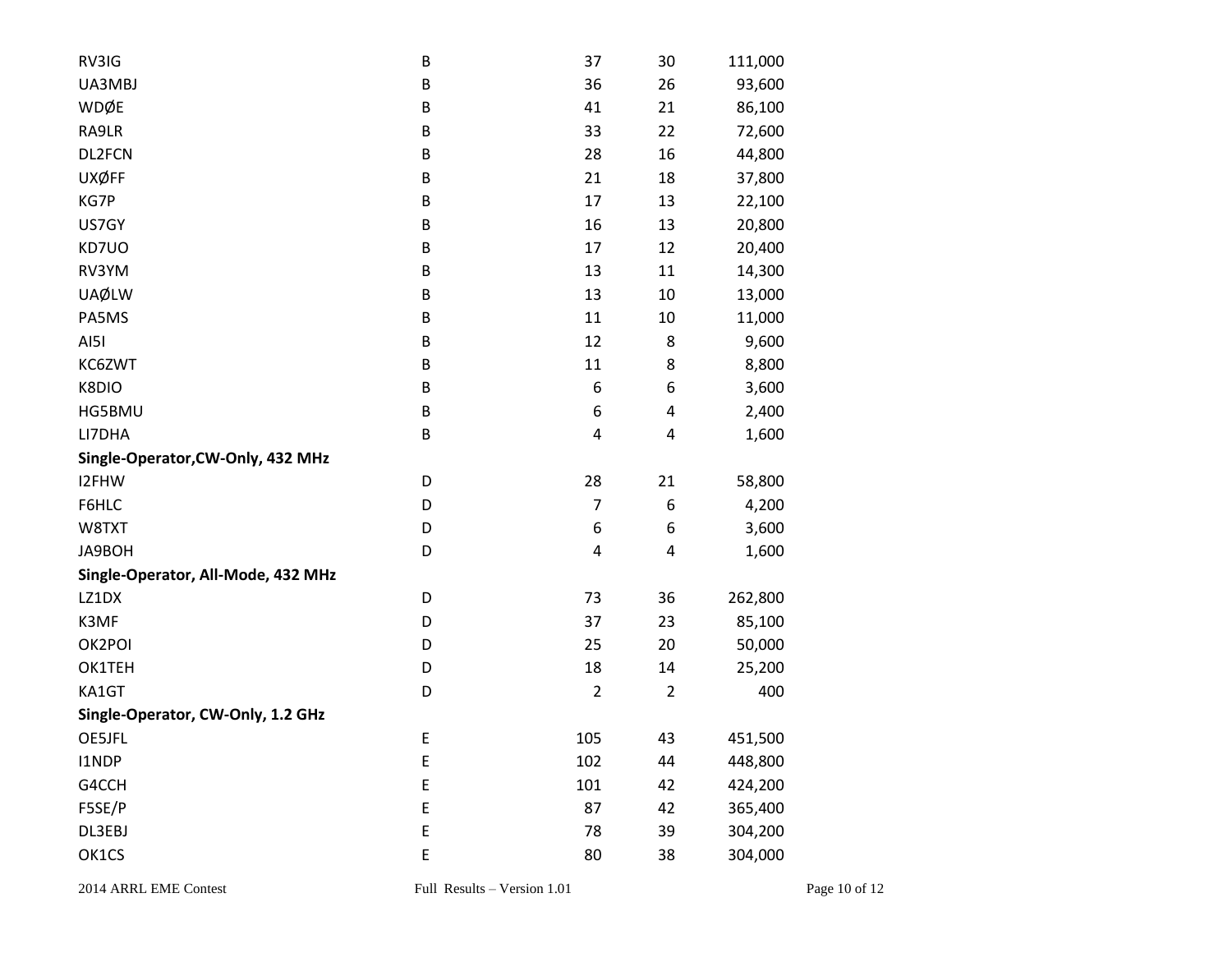| <b>I5MPK</b>                       | E                           | 77  | 35             | 269,500 |                   |
|------------------------------------|-----------------------------|-----|----------------|---------|-------------------|
| SP6ITF                             | E                           | 72  | 35             | 252,000 |                   |
| RA3EC                              | E                           | 67  | 32             | 214,400 |                   |
| SM3AKW                             | E                           | 59  | 29             | 171,100 |                   |
| VE4SA                              | E                           | 34  | 23             | 78,200  |                   |
| DG5CST                             | E                           | 55  | $\bf 8$        | 44,000  |                   |
| DJ8FR                              | E                           | 24  | 14             | 33,600  |                   |
| K1DS                               | E                           | 13  | 11             | 14,300  |                   |
| JA4LJB                             | E                           | 13  | $10\,$         | 13,000  |                   |
| Single-Operator, All-Mode, 1.2 GHz |                             |     |                |         |                   |
| OK2DL                              | E                           | 131 | 47             | 615,700 |                   |
| OK1DFC                             | E                           | 122 | 46             | 561,200 |                   |
| IK3COJ                             | E                           | 90  | 37             | 333,000 |                   |
| PA3FXB                             | E                           | 85  | 37             | 314,500 |                   |
| RA3AUB                             | E                           | 84  | 32             | 268,800 |                   |
| I5YDI                              | E                           | 56  | 25             | 140,000 |                   |
| OK2ULQ                             | E                           | 47  | 28             | 131,600 |                   |
| SQ7D                               | E                           | 49  | 25             | 122,500 |                   |
| OK1YK                              | E                           | 39  | 20             | 78,000  |                   |
| RD3DA                              | E                           | 35  | 20             | 70,000  |                   |
| G4BRK                              | E                           | 32  | 18             | 57,600  |                   |
| EA3UM                              | E                           | 32  | 18             | 57,600  |                   |
| ES6FX                              | E                           | 34  | 16             | 54,400  |                   |
| W3HMS                              | E                           | 30  | 18             | 54,000  |                   |
| EA1RJ                              | E                           | 28  | 17             | 47,600  |                   |
| R7CK/6                             | E                           | 19  | 12             | 22,800  |                   |
| RWØLDF                             | E                           | 13  | 9              | 11,700  |                   |
| YL3AEV                             | E                           | 9   | 7              | 6,300   |                   |
| OH3LWP                             | E                           | 7   | 6              | 4,200   |                   |
| R4YM                               | E                           | 8   | 4              | 3,200   |                   |
| SP5GDM                             | E                           | 3   | $\overline{2}$ | 600     |                   |
| Single-Operator, All-Mode, 5.7 GHz |                             |     |                |         |                   |
| SM6FHZ                             | $\boldsymbol{\mathsf{H}}$   | 15  | 12             | 18,000  |                   |
| Multioperator, CW-Only, All Band   |                             |     |                |         |                   |
| SP6JLW                             | E1                          | 124 | 67             | 830,800 | (+SP6OPN, SQ6OPG) |
| 2014 ARRL EME Contest              | Full Results - Version 1.01 |     |                |         | Page 11 of 12     |